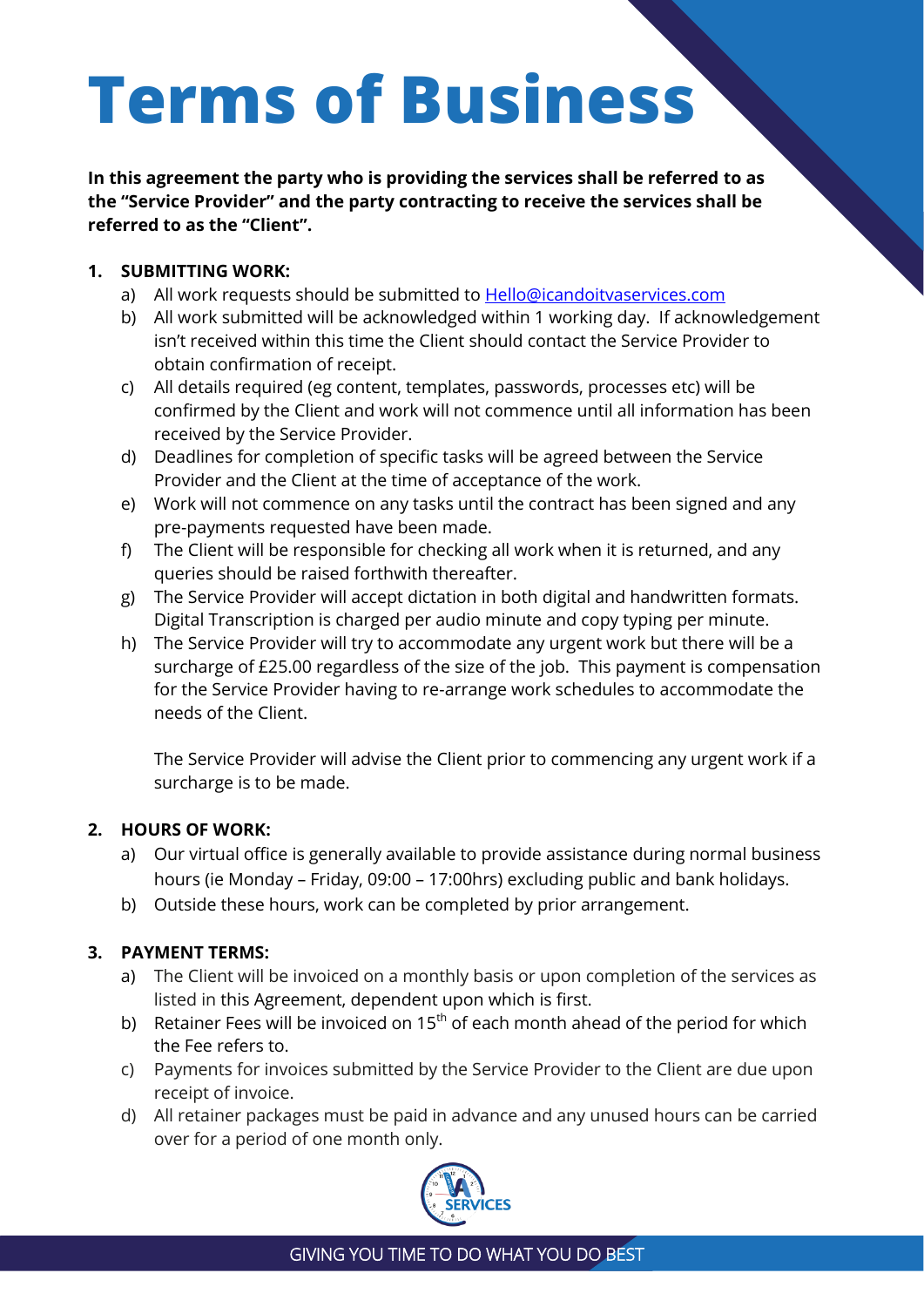- e) Pre-paid hours are non-refundable.
- f) Ad-hoc hours are invoiced in increments of 15 minutes. All pre-paid hours are invoiced in actual time.
- g) Postage/courier fees are not included in our rates and will be invoiced separately.
- h) Any non-standard office supplies are not included in our rates and will be invoiced separately.
- i) Outsourced costs such as bulk printing are charged at cost (as agreed) and will be invoiced separately.
- j) Travel is charged at £0.45 per mile if using own transport and at cost for all public transport.
- k) All charges must be pre-approved by the Client.
- l) The Service Provider reserves the right to halt services and not to return work if invoices are not paid.

#### **4. TERMINATION:**

- a) In the event that either Party wishes to terminate this Agreement, that Party will be required to provide 30 days' written notice to the other Party.
- b) In the event of a breach of this Agreement by either Party, the non-defaulting Party may terminate this Agreement immediately without prior notice.
- c) Upon Termination, the Service Provider shall invoice the Client for any payment due, and payment will be due immediately upon receipt.
- d) This Agreement may be terminated at any time by mutual agreement of the Parties.

#### **5. NON-DISCLOSURE AND NON-SOLICITATION**

- a) The Service Provider shall not directly or indirectly disclose to any person other than a representative of the Client at any time during the term of this Agreement or following the termination/expiration thereof, any confidential or proprietary information pertaining to the Client, including but not limited to customer lists, contacts, financial data, sales data, supply sources, business opportunities, plans, models or trade secrets.
- b) The Service Provider agrees that during the term of this Agreement and for 2 years following the termination of this Agreement, the Service Provider shall not directly or indirectly solicit or attempt to solicit any customers or suppliers of the Client other than on behalf of the Client himself.

#### **6. CONFIDENTIALITY AND DATA PROTECTION**

- a) The Service Provider:
	- Adheres to UK Data Protection Laws including GDPR
	- Is registered with the ICO (Registration Number@ ZA748441)
- b) The Service Provider's Privacy Notice can be viewed [here](https://www.icandoitvaservices.com/PRIVACY-NOTICE.pdf) or on our website [\(www.icandoitvaservices.com\)](http://www.icandoitvaservices.com/).
- c) Client information is held securely and backed up using ISO27001 compliant cloud storage.
- d) Confidential information (the "Confidential Information") refers to any information or data relating to the Client, whether business or personal, which would reasonably